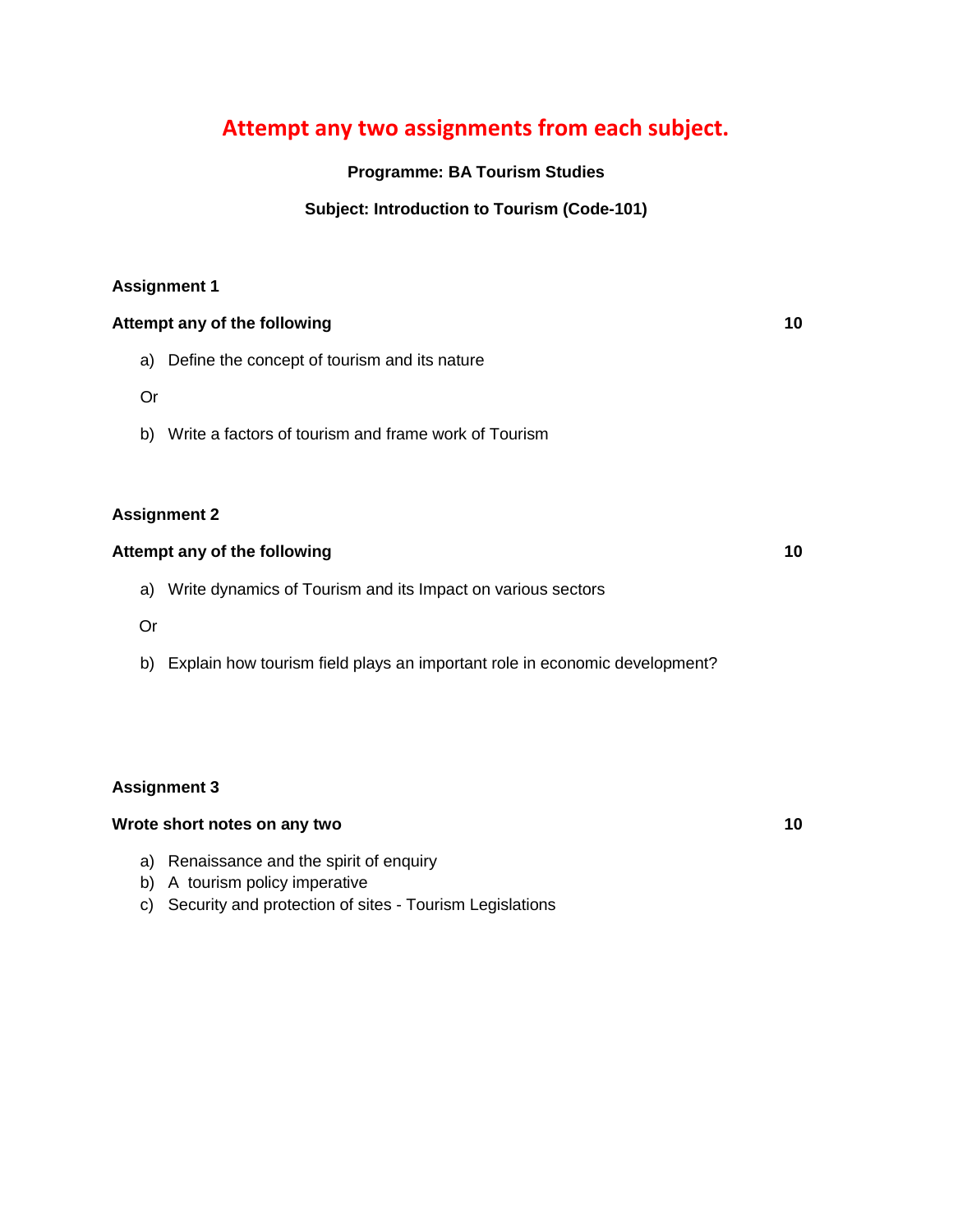### **Assignment 1**

| Attempt any of the following |                                                              | 10 |
|------------------------------|--------------------------------------------------------------|----|
|                              | a) Write a history of tourism management and its development |    |
| Or                           |                                                              |    |

b) Write a scope of Tourism Management

### **Assignment 2**

### **Attempt any of the following 10**

- a) Explain various elements of management
- Or
- b) Role of govt. of India in Tourism development and management

### **Assignment 3**

### **Write short notes on any two of the following 10**

- i) Tourism Management principles
- ii) Management by objective (MBO)
- iii) Advantages and disadvantages of MBO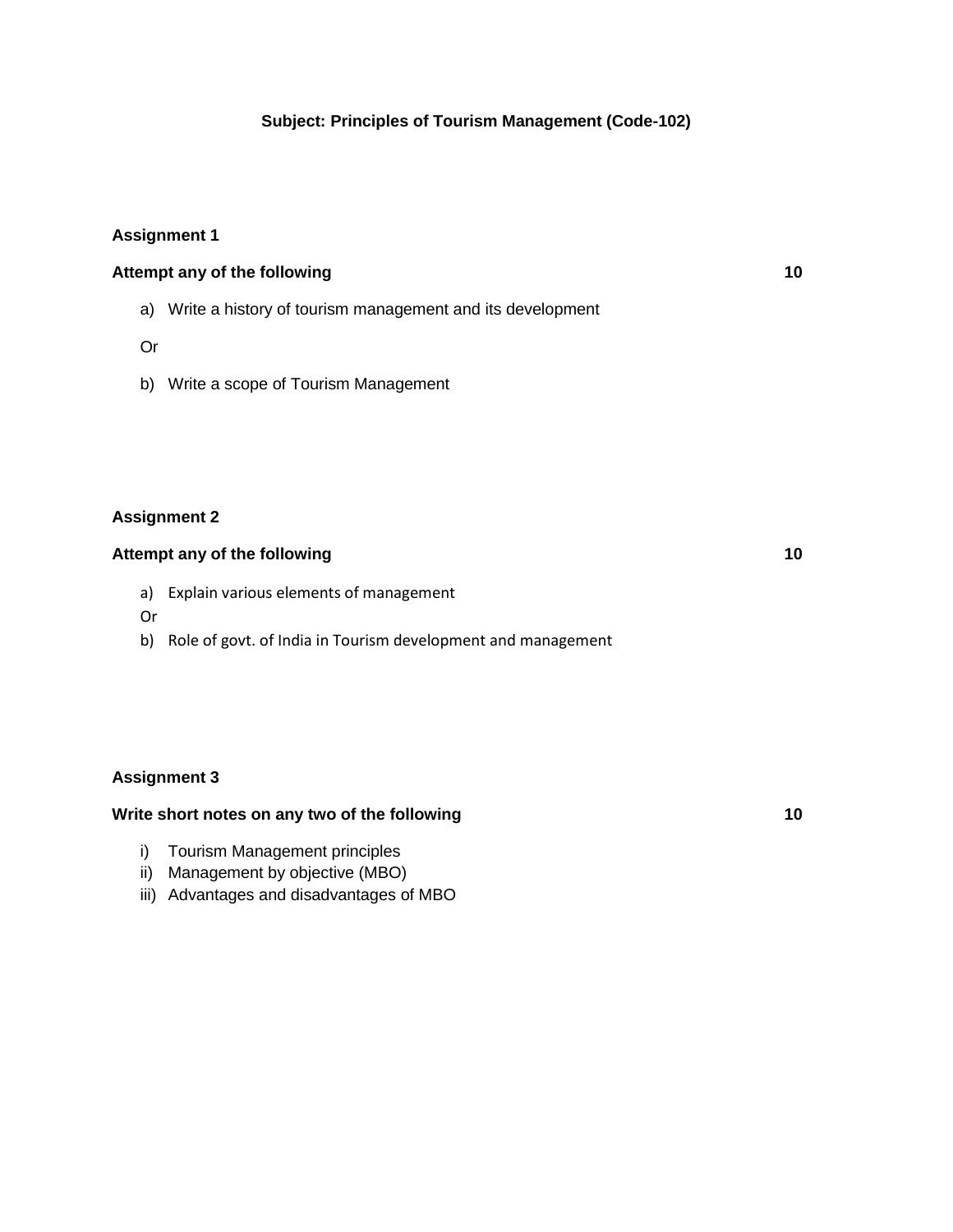### **Subject: History of Tourism (Code-103)**

### **Assignment 1**

| Attempt any of the following                           | 10 |
|--------------------------------------------------------|----|
| a) Write a history of Tourism and evolution of Tourism |    |

Or

b) Tourism and other social sciences.

### **Assignment 2**

### **Attempt any of the following 10**

a) Write a difference between Travel and tourism.

Or

b) Write a definition of Tourism Products and its characteristics in detail.

### **Assignment 3**

### **Write a short note on any two 10**

- a) Ancient Civilization and social condition
- b) Royal tourism and educational tours
- c) Grand tour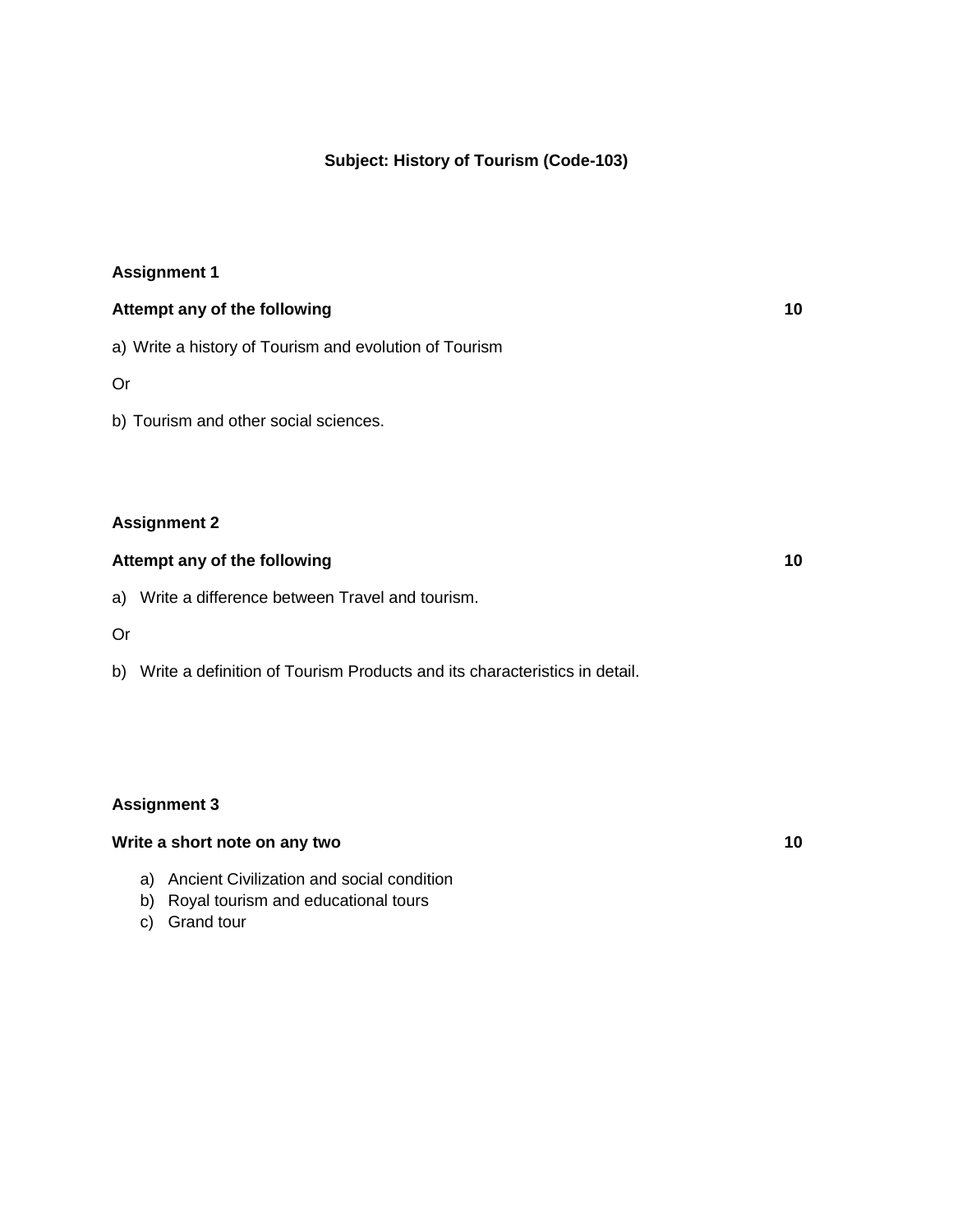### **Subject: Communication Skills and Personality Development (Code-104)**

### **Assignment 1**

### **Attempt any of the following 10**

- a) Write an Importance of Communication and its Objectives.
- Or
- b) Write various type of communication and barriers of communication

### **Assignment 2**

### **Attempt any of the following 10**

- **a)** Write meaning and development of personality
- Or
- **b)** Application of Electronic media for communication

#### **Assignment 3**

### Write a short note on any two of the following **10**

- a) Motivation
- b) Listening
- c) Process of communication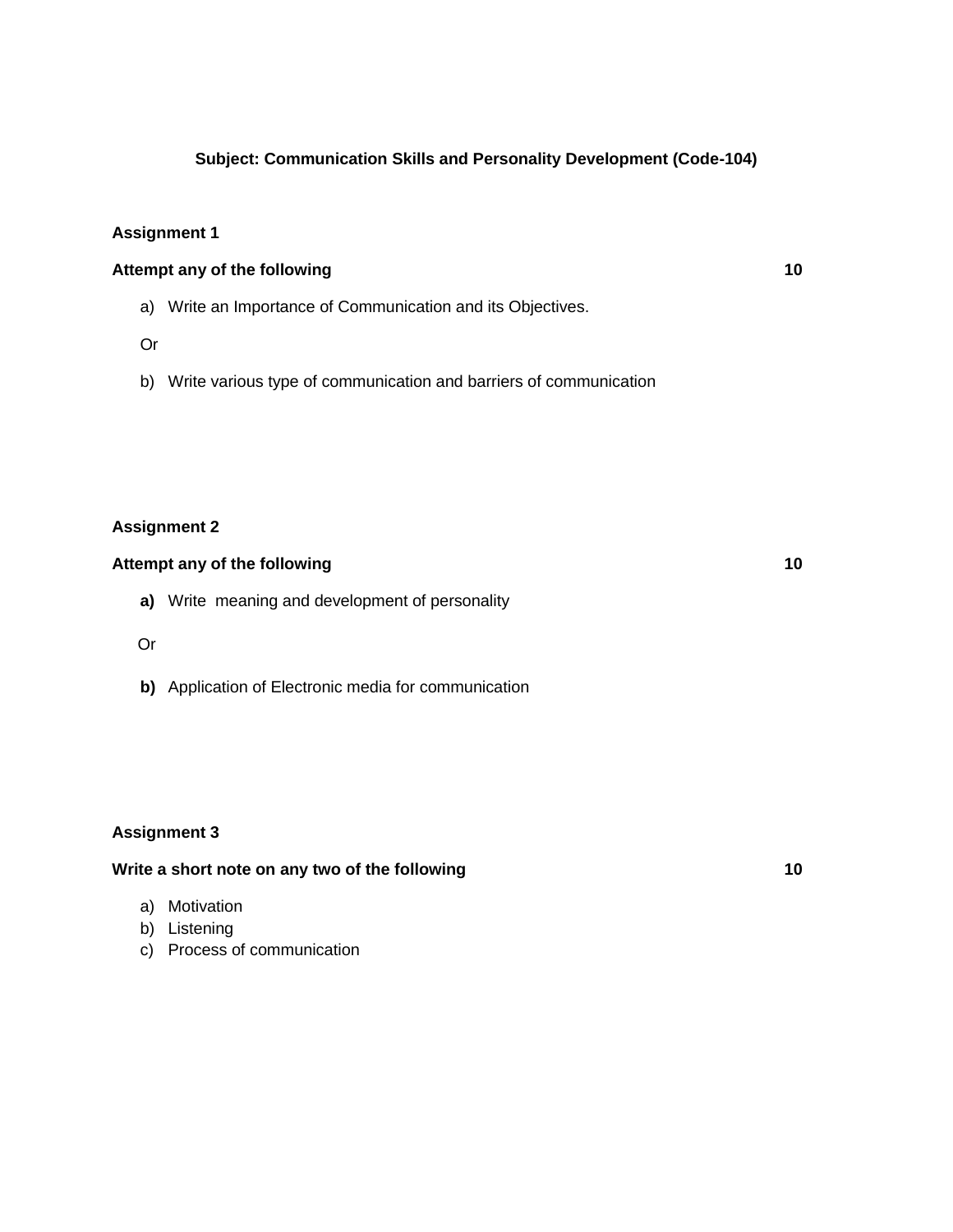### **Subject: Geography of Tourism (Code-105)**

### **Assignment 1**

## **Attempt any of the following 10** a) Define impact of geographical and climate factors which are influencing tourism in India.

OR

a) Explain natural resources and tourism

### **Assignment 2**

### **Attempt any of the following 10**

a) Explain agriculture related to tourism plantation

Or

b) Problems and types of agriculture

### **Assignment 3**

### **Write a short note on any two of the following 10**

- a) Geographical divisions and tourism
- b) Urban, rural cities
- c) The coast and Islands